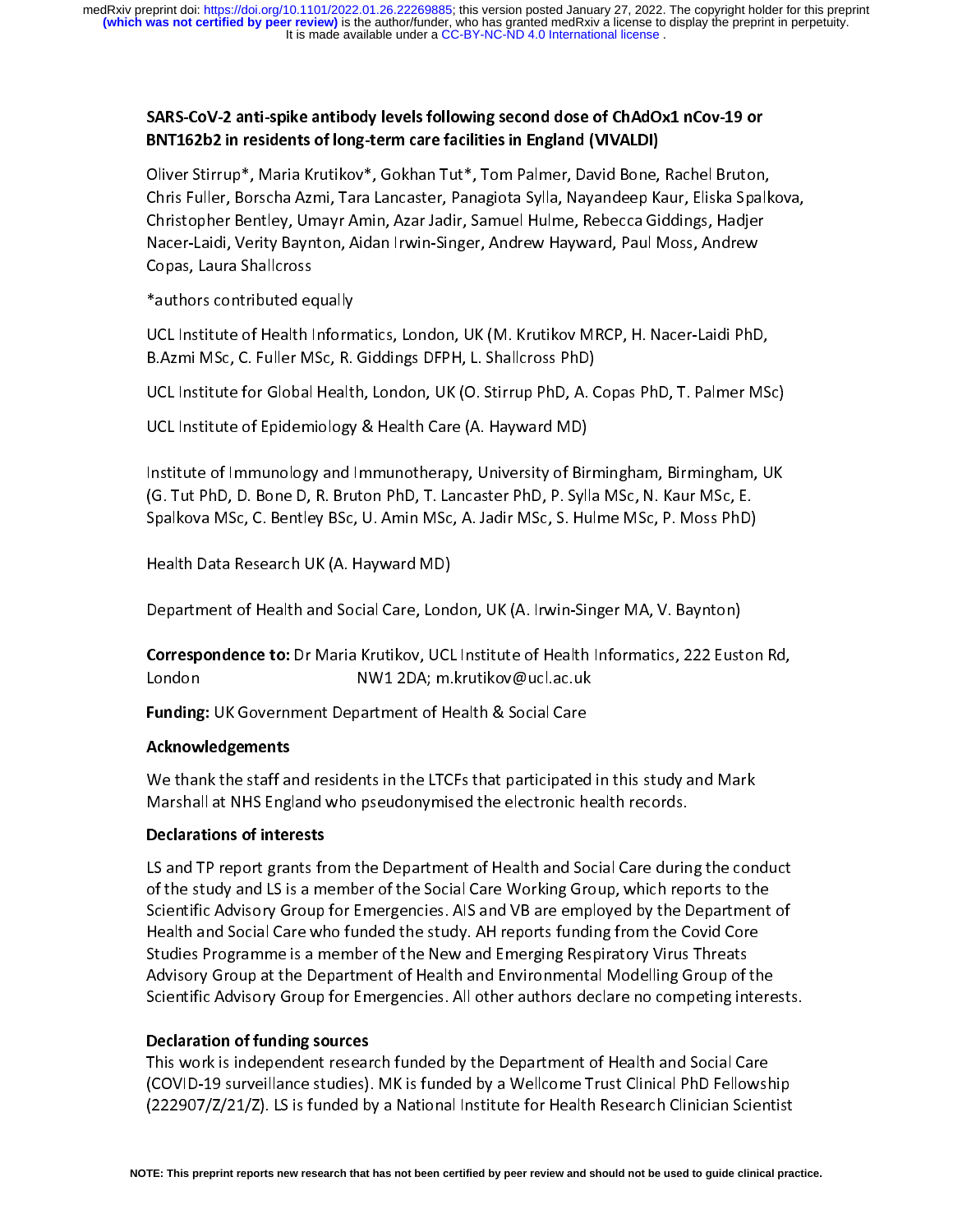funded by the UK Medical Research Council, Engineering and Physical Sciences Resear<br>Council, Economic and Social Research Council, Department of Health and Social Care<br>(England), Chief Scientist Office of the Scottish Gove Funded by Council, Economic and Social Research Council, Department of Health and Social Care (England), Chief Scientist Office of the Scottish Government Health and Social Care Directorates, Health and Social Care Researc (England), Chief Scientist Office of the Scottish Government Health and Social Care<br>Directorates, Health and Social Care Research and Development Division (Welsh<br>Government), Public Health Agency (Northern Ireland), Britis (England), Sumera, Health and Social Care Research and Development Division (Welsh<br>Government), Public Health Agency (Northern Ireland), British Heart Foundation, an<br>Wellcome Trust. The views expressed in this publication Government), Public Health Agency (Northern Ireland), British Heart Foundation,<br>Wellcome Trust. The views expressed in this publication are those of the authors<br>necessarily those of the NHS, Public Health England, or the D

Wellcome Trust. The views expressed in this publication are those of the authors and<br>necessarily those of the NHS, Public Health England, or the Department of Health and<br>Care.<br>Data sharing<br>De-identified test results and li Mension Trust. The views in present in the publication are interested in the standard mechanism encessarily those of the NHS, Public Health England, or the Department of Health and Soc<br>Care.<br>**Data sharing**<br>De-identified te necessarily masses in the NHS, Public Health England, or the Department of NHML and Care.<br>Data sharing<br>De-identified test results and limited metadata will be made available for use by researchers<br>in future studies, subjec ----<br>Data :<br>De-ide<br>in futu<br>cohor<br>Gatev<br>Abstr  $\frac{1}{2}$ Data sharing<br>De-identified test results and limited metadata will be made available for use by researchers in future studies, subject to appropriate research ethical approvals once the VIVALDI study<br>cohort has been finalised. These datasets will be accessible via the Health Data Research UK<br>Gateway.<br>Background<br>General populatio cohort has been finalised. These datasets will be accessible via the Health Data Research UI<br>Gateway.<br>Background<br>General population studies have shown strong humoral response following SARS-CoV-2<br>vaccination with subsequen

#### $\frac{765000}{6}$ Background

contributed and manufality than the accessible via the Health Data Research India<br>Gateway.<br>Background<br>General population studies have shown strong humoral response following SARS-CoV-2<br>vaccination with subsequent waning of *Abstract<br>Backgrour<br>General pexaccinatio<br>responses<br>Facility (LT* 

## Methods

vaccination with subsequent waning of anti-spike antibody levels. Vaccine-induced immersponses are often attenuated in frail and older populations such as Long-Term Care<br>Facility (LTCF) residents but published data are sca vacancies are often attenuated in frail and older populations such as Long-Term Care<br>Facility (LTCF) residents but published data are scarce.<br>Methods<br>VIVALDI is a prospective cohort study in England which links serial bloo Facility (LTCF) residents but published data are scarce.<br>
Methods<br>
VIVALDI is a prospective cohort study in England which links serial blood sampling in L<br>
staff and residents to routine healthcare records. We measured qua Facility (LTCF) residents but published data are scalents<br>Methods<br>VIVALDI is a prospective cohort study in England which<br>staff and residents to routine healthcare records. We n<br>CoV-2 anti-spike antibodies in residents and VIVET IN PREPERTON UNIVERTY IN ENGLAND METALE INTERPRETATIONS AND STARS<br>CoV-2 anti-spike antibodies in residents and staff following second vaccination dose with<br>ChAdOx1 nCov-19 (Oxford-AstraZeneca) or BNT162b2 (Pfizer-Bio

## Results

7.9-fold higher after Pfizer-BioNTech vaccine compared to Oxford-AstraZeneca (95%CI 3.6-<br>17.0; P<0.01) but rate of decline was increased, and titres were similar at 6 months. Prior ChAdOx1 nCov-19 (Oxford-AstraZeneca) or BNT162b2 (Pfizer-BioNTech). We investigated<br>differences in peak antibody levels and rates of decline using linear mixed effects models.<br>Results<br>We report on 1317 samples from 402 re Characteristic and the state of decline using linear mixed effects models.<br>
Results<br>
We report on 1317 samples from 402 residents (median age 86 years, IQR 78-91) and 632<br>
staff (50 years, 37-58), ≤280 days from second vac Results<br>We report on 1317 samples from 402 residents (median age 86 years, IQR 78-91) and 632<br>staff (50 years, 37-58), ≤280 days from second vaccination dose. Peak antibody titres were<br>7.9-fold higher after Pfizer-BioNTech staff (50 years, 37-58),  $\leq$ 280 days from second vaccination dose. Peak antibody titres were<br>7.9-fold higher after Pfizer-BioNTech vaccine compared to Oxford-AstraZeneca (95%Cl 3.6-<br>17.0; *P*<0.01) but rate of decline w state (55%Cl 3.6-<br>T.9-fold higher after Pfizer-BioNTech vaccine compared to Oxford-AstraZeneca (95%Cl 3.6-<br>17.0; P<0.01) but rate of decline was increased, and titres were similar at 6 months. Prior<br>infection was associate 17.0;  $P<0.01$ ) but rate of decline was increased, and titres were similar at 6 months. Prior<br>infection was associated with higher peak antibody levels in both Pfizer-BioNTech (2.8-fold<br>1.9-4.1;  $P<0.01$ ) and Oxford-Astra 17.0; P SO.01) but rate of decline was increased, and thres were similar at 0 months. Prior<br>infection was associated with higher peak antibody levels in both Pfizer-BioNTech (2.8-fol-<br>1.9-4.1; P<0.01) and Oxford-AstraZenec infection was also provided with a modest reduction (2.9-4.1; P<0.01) and Oxford-AstraZeneca (4.8-fold, 3.2-7.1; P<0.01) recipients and slower rates of antibody decline. Increasing age was associated with a modest reductio 1.9-4.1; P < 0.01) and Oxford-AstraZeneca (4.0-fold, 3.2-7.1; P < 0.01) recipients and slower<br>rates of antibody decline. Increasing age was associated with a modest reduction in peak<br>antibody levels for Oxford-AstraZeneca

## Conclusions

rates of antibody levels for Oxford-AstraZeneca recipients.<br>
Conclusions<br>
Double-dose vaccination elicits robust and stable antibody responses in older LTCF<br>
residents, suggesting comparable levels of vaccine-induced immun Expression conduction of the Canada respective<br>Conclusions<br>Double-dose vaccination elicits robust and stable a<br>residents, suggesting comparable levels of vaccineresidents, suggesting comparable levels of vaccine-induced immunity to that in the<br>
responses in the contract of the LTCFF and stable and stable and stable and stable and stable and stable and<br>
in the contract of the LTCFF residents, suggesting comparable levels of vaccine-induced immunity to that in the general structure.<br>The general control of vaccine-induced intervals of vaccine-induced immunity to that in the general control of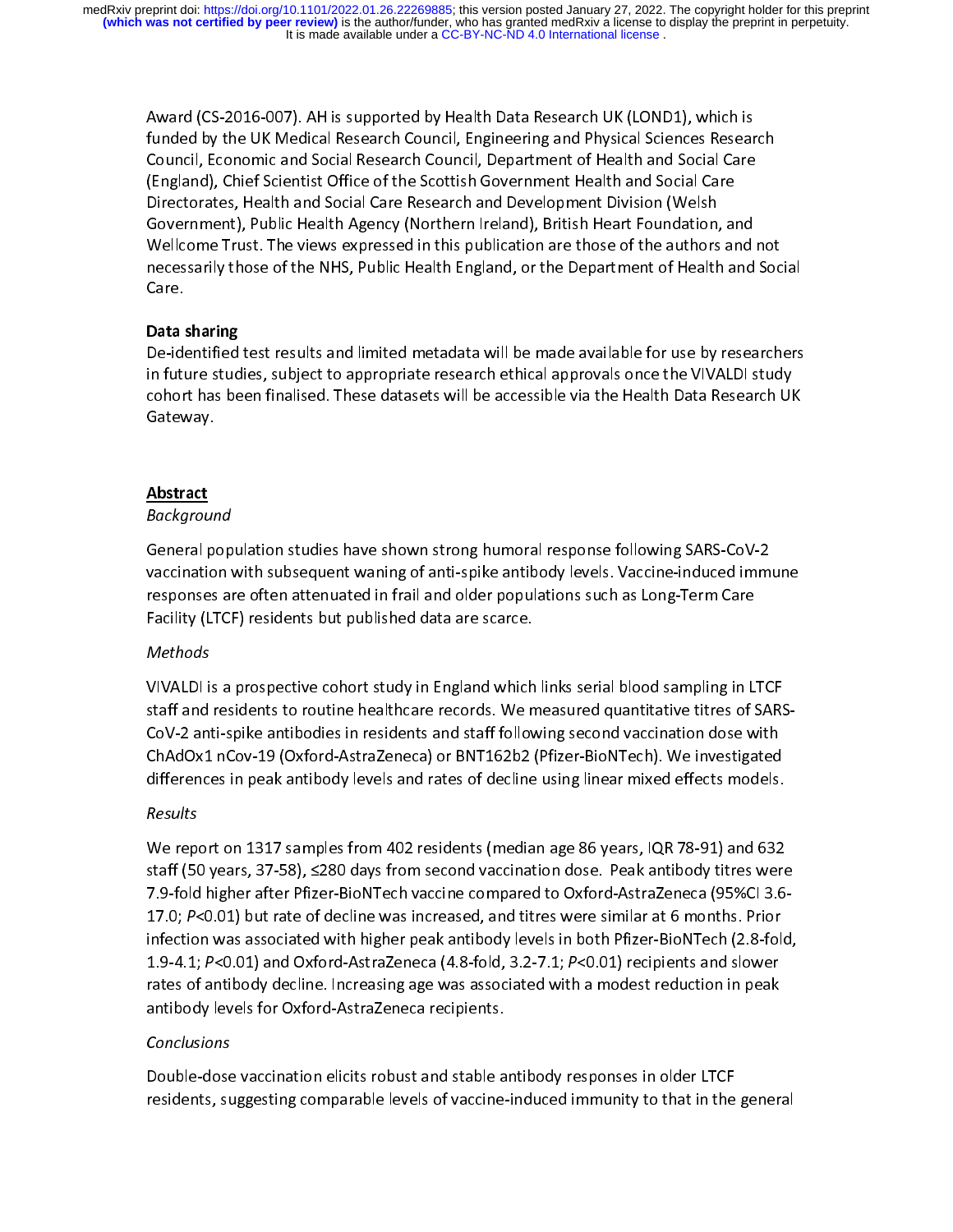# Introduction

population.<br>Trapidly compared to Oxford-AstraZeneca recipients and are enhanced by prior infection<br>both groups.<br>The sidents of Long-Term Care Facilities (LTCF) have experienced extremely high rates of<br>SARS-CoV-2 infection rapidly compared to Oxford-AstraZeneca recipients and are Oxford-AstraZeneca reports and the<br>positions of AstraZeneca recipients and are enhanced by prior inferenced<br>SARS-CoV-2 infection and mortality[1]. Since December 20 **Introduction**<br>Residents of I<br>SARS-CoV-2 ii<br>England have<br>primarily usin<br>ChAdOx1 (Ox SARS-CoV-2 infection and mortality[1]. Since December 2020, LTCF staff and residents i<br>England have been prioritised for vaccination against SARS-CoV-2, with initial roll-out<br>primarily using the mRNA-based BNT162b2 (Pfizer

England have been prioritised for vaccination against SARS-CoV-2, with initial roll-out<br>primarily using the mRNA-based BNT162b2 (Pfizer-BioNTech) and adenoviral vector-base<br>ChAdOx1 (Oxford-AstraZeneca) vaccines[2].<br>Vaccine England have been protoned for any interactor against that they, and adenoviral vector-b<br>primarily using the mRNA-based BNT162b2 (Pfizer-BioNTech) and adenoviral vector-b<br>ChAdOx1 (Oxford-AstraZeneca) vaccines[2].<br>Vaccine e primarily (Oxford-AstraZeneca) vaccines[2].<br>Vaccine effectiveness in the general population has been demonstrated for at least six<br>months following second dose administration[3,4]. However, data are limited on the<br>duration Vaccine effectiveness in the general populat<br>months following second dose administratio<br>duration and magnitude of protection afford<br>Furthermore, LTCF residents are especially v<br>infection due to frailty, high rates of co-mo months following second dose administration[3,4]. However, data are limited on the<br>duration and magnitude of protection afforded by vaccination in LTCF residents.<br>Furthermore, LTCF residents are especially vulnerable to se duration and magnitude of protection afforded by vaccination in LTCF residents.<br>Furthermore, LTCF residents are especially vulnerable to severe outcomes following<br>infection due to frailty, high rates of co-morbidity, poore Furthermore, LTCF residents are especially vulnerable to severe outcomes follow<br>infection due to frailty, high rates of co-morbidity, poorer nutritional status, and<br>dampening of immune responses (immune-senescence) which i

Furthermore, Later are especially, numerally concernate to severe the status, and age dampening of immune responses (immune-senescence) which impact on vaccine-incelline minimumity [5,6].<br>Current SARS-CoV-2 vaccines target dampening of immune responses (immune-senescence) which impact on vaccine-induced<br>immunity[5,6].<br>Current SARS-CoV-2 vaccines target the viral spike protein, and anti-spike antibody levels<br>are an important correlate of vacc demonity [5,6].<br>
Current SARS-CoV-2 vaccines target the viral spike protein, and anti-spike antibody levels<br>
are an important correlate of vaccine efficacy [7]. Early studies are encouraging and sugges<br>
robust cellular and Example, program<br>Current SARS-C<br>are an importar<br>robust cellular a<br>LTCF residents,<br>the general pop<br>vaccination, pai<br>anti-spike antib<br>months followin are an important correlate of vaccine efficacy<sup>[7]</sup>. Early studies are encouraging and sugge<br>robust cellular and humoral responses in the initial months following vaccination amongs<br>LTCF residents, particularly in previous are an inportant collular and humoral responses in the initial months following vaccination amongst<br>LTCF residents, particularly in previously-infected individuals[8–10]. However, studies from<br>the general population have r LTCF residents, particularly in previously-infected individuals[8–10]. However, studies from<br>the general population have reported waning of antibody titres in the six months following<br>vaccination, particularly in people ol LTCF residents, particularly, in previously, interesting of antibody titres in the six months following<br>the general population have reported waning of antibody titres in the six months following<br>vaccination, particularly i vaccination, particularly in people older than 65 years[11–13]. We investigated quantitative<br>anti-spike antibody titres amongst LTCF staff and residents in England over the first nine<br>months following second vaccination do

## **Methods**

anti-spike antibody titres amongst LTCF staff and residents in England over the first nine<br>months following second vaccination dose.<br>Methods<br>VIVALDI (ISRCTN 14447421) is a prospective cohort study of residents and staff of and spike and sex of vacuum of the first and residents and staff of LTCFs<br>imputs following second vaccination dose.<br>Methods<br>Fingland [14]. Eligible individuals from participating LTCFs provide written informed conser<br>for s Methods<br>VIVALDI (ISRCTN 14447421) is a prospective<br>England[14]. Eligible individuals from partici<br>for study participation and consultees are so<br>Participants have undergone up to five rour<br>between 11 June 2020 and 22 Octobe |<br>| \<br>| {<br>| { England [14]. Eligible individuals from participating LTCFs provide written informed consent<br>for study participation and consultees are sought for residents lacking capacity to consent.<br>Participants have undergone up to fi England[14]. England and consultees are sought for residents lacking capacity to consent.<br>Participants have undergone up to five rounds of blood sampling at eight-week intervals<br>between 11 June 2020 and 22 October 2021. As Participants have undergone up to five rounds of blood sampling at eight-week intervals<br>between 11 June 2020 and 22 October 2021. As part of the national pandemic response, al<br>LTCF staff and residents regularly submit naso between 11 June 2020 and 22 October 2021. As part of the national pandemic response,<br>LTCF staff and residents regularly submit nasopharyngeal swabs for SARS-CoV-2 PCR test<br>(monthly in residents, weekly in staff) with addi LTCF staff and residents regularly submit nasopharyngeal swabs for SARS-CoV-2 PCR testing<br>(monthly in residents, weekly in staff) with additional testing during outbreaks[15].<br>Blood samples undergo SARS-CoV-2 nucleocapsid (monthly in residents, weekly in staff) with additional testing during outbreaks[15].<br>Blood samples undergo SARS-CoV-2 nucleocapsid IgG testing using the Abbott ARCHITECT<br>semi-quantitative immunoassay (Maidenhead, UK). Qua (monthly in resident and all go SARS-CoV-2 nucleocapsid IgG testing using the Abbott ARCI<br>semi-quantitative immunoassay (Maidenhead, UK). Quantitative antibody titres age<br>SARS-CoV-2 spike and nucleocapsid IgG are measured semi-quantitative immunoassay (Maidenhead, UK). Quantitative antibody titres against<br>SARS-CoV-2 spike and nucleocapsid IgG are measured using the Meso Scale Diagnostics<br>(MSD) V-PLEX COVID-19 Respiratory Panel 2 kit (Rockvi SARS-CoV-2 spike and nucleocapsid IgG are measured using the Meso Scale Diagnostics (MSD) V-PLEX COVID-19 Respiratory Panel 2 kit (Rockville, MD, USA). Anti-nucleocapsid antibodies are used to identify immune responses st (MSD) V-PLEX COVID-19 Respiratory Panel 2 kit (Rockville, MD, USA). Anti-nucleocapsid<br>antibodies are used to identify immune responses stimulated by prior infection[16]. MSI<br>observations were included from ≥21 days after (MSD) antibodies are used to identify immune responses stimulated by prior infection[16]. MS<br>observations were included from 221 days after second vaccine dose administration,<br>corresponding to peak antibody response[17], u and the total in the state of the internal temperature infection, problem in the subservations were included from 221 days after second vaccine dose administration, corresponding to peak antibody response [17], up until da  $\overline{\text{corresponding}}$  to peak antibody response[17], up until date of third vaccine dose where  $\overline{\text{corresponded}}$ corresponding to peak antibody response  $\mathcal{I}_1$ , up until date of third vacanties where where we are presented on the set of third vacanties where  $\mathcal{I}_2$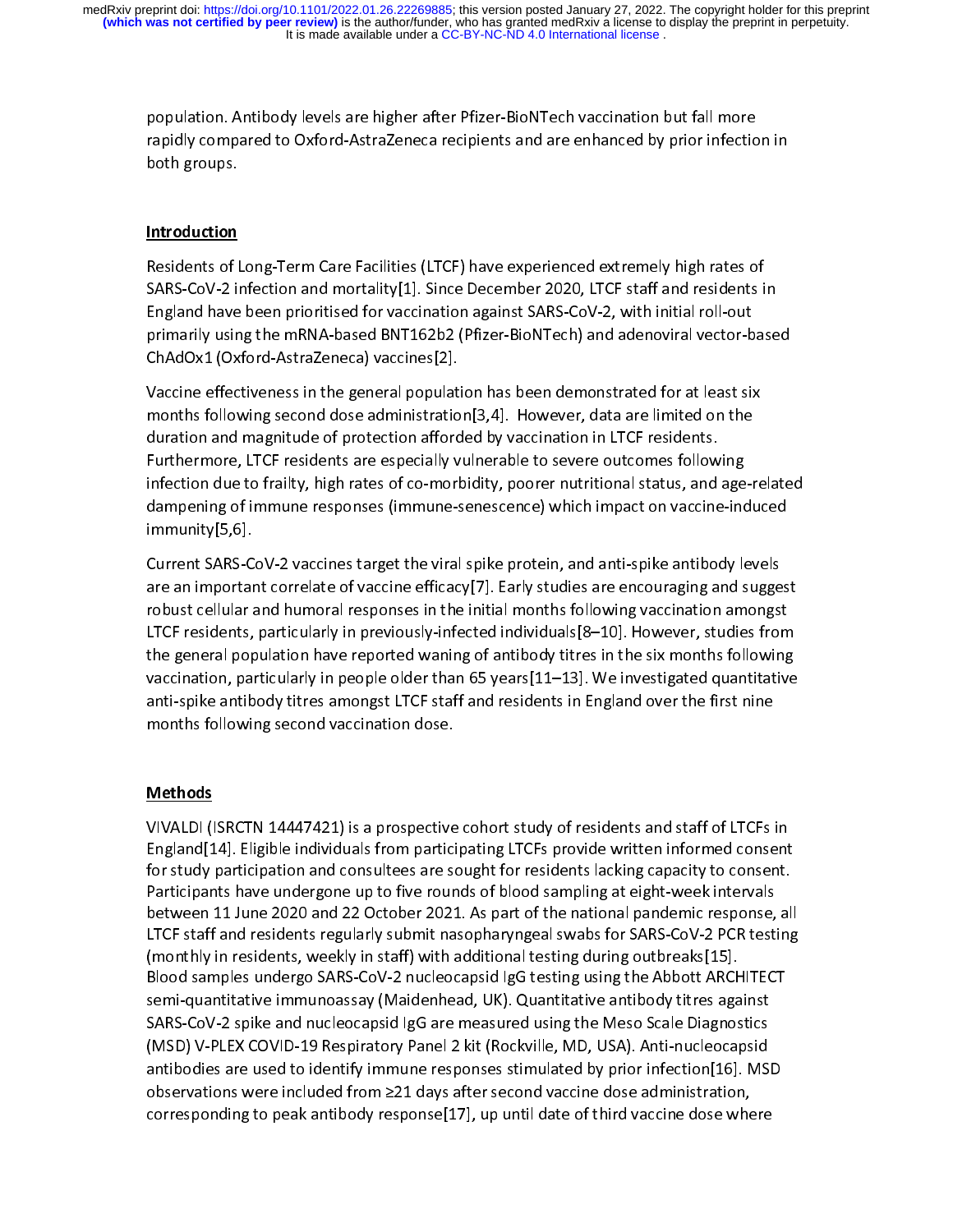included in this analysis and most could also be linked to full testing history (Appendix S1).<br>To model post-vaccination MSD assay anti-spike antibody levels, individuals were<br>categorised as either having 'no evidence of p To model post-vaccination MSD assay anti-spike antibody levels, individuals were<br>categorised as either having 'no evidence of prior infection' or 'evidence of prior infection'.<br>The latter group included individuals with at The latter provident having 'no evidence of prior infection' or 'evidence of prior in<br>The latter group included individuals with at least one record of an active infection<br>by PCR or point-of-care lateral flow test (LFT) po The latter group included individuals with at least one record of an active infection defined<br>by PCR or point-of-care lateral flow test (LFT) positivity or hospitalisation with COVID-19<br>prior to second vaccine dose, and th by PCR or point-of-care lateral flow test (LFT) positivity or hospitalisation with COVID-19<br>prior to second vaccine dose, and those with presence of anti-nucleocapsid antibodies on<br>either Abbott or MSD assay. To exclude b prior to second vaccine dose, and those with presence of anti-nucleocapsid antibodies of either Abbott or MSD assay. To exclude breakthrough infections which may have boosterantibody levels, observations with active infect price antibody levels, observations with active infection recorded after second vaccine dose but<br>antibody levels, observations with active infection recorded after second vaccine dose but<br>prior to index date were dropped f antibody levels, observations with active infection recorded after second vaccine dose but<br>prior to index date were dropped from analysis, as were observations following post-<br>vaccination anti-nucleocapsid seroconversion.

minitedly teresty extended a minimited metallication records into the area protons to index date were dropped from analysis, as were observations following post-<br>vaccination anti-nucleocapsid seroconversion.<br>An index value An index value 20.8 defined Abbott anti-nucleocap<br>1200 AU/mL was used for MSD anti-nucleocap<br>(48/50) using pre-pandemic blood samples.<br>VIVALDI has been granted research ethics appr<br>Research Ethics Committee (ref:20/SC/0238 An independent and the state of product and the specificity of 96%<br>(48/50) using pre-pandemic blood samples.<br>(48/50) using pre-pandemic blood samples.<br>VIVALDI has been granted research ethics approval by the South Central-

# prior to index date were dropped from analysis, as were observations following post-Statistical analysis

(48/50) using pre-pandemic blood samples.<br>
VIVALDI has been granted research ethics approval by the South Central-Hampshire B<br>
Research Ethics Committee (ref:20/SC/0238).<br>
Statistical analysis<br>
Log10-transformed MSD anti-s (1990) along pre-pandemic blood samples.<br>
VIVALDI has been granted research ethics ap<br>
Research Ethics Committee (ref:20/SC/0238<br>
Statistical analysis<br>
Log10-transformed MSD anti-spike levels we<br>
Time was centred at 21 day VIVALE THE RESEARCH ETHICLE THE PRESSURE, THE SOUTH DURIT PRESSURE RESEARCH Ethics Committee (ref:20/SC/0238).<br>
Statistical analysis<br>
Log10-transformed MSD anti-spike levels were modelled using linear mixed effects mo<br>
Tim Research Ethics Committee (ref:20/30/0238).<br>Statistical analysis<br>Log10-transformed MSD anti-spike levels were<br>Time was centred at 21 days after second vace<br>terms for each participant.<br>An initial model was fitted with indep

Time was centred at 21 days after second vaccine dose, with random intercept and slope<br>terms for each participant.<br>An initial model was fitted with independent effects assumed for vaccine type, sex,<br>staff/resident status a The master of the attention at 21 days after the same of the attention at 21 pc sex, that independent effects assumed for vaccine type, sex, staff/resident status and prior SARS-CoV-2 infection, followed by a model with in An initial model was fitted v<br>staff/resident status and pr<br>terms between vaccine typ<br>addition of subject-age (cer<br>slope by vaccine type. Half-<br>mean log10 antibody level staff/resident status and prior SARS-CoV-2 infection, followed by a model with inter<br>terms between vaccine type and each other variable. A further model was consider<br>addition of subject-age (centred at 70 years) as a linea terms between vaccine type and each other variable. A further model was considered with<br>addition of subject-age (centred at 70 years) as a linear predictor of both intercept and<br>slope by vaccine type. Half-life values were addition of subject-age (centred at 70 years) as a linear predictor of both intercept and<br>slope by vaccine type. Half-life values were calculated based on estimated time to drop in<br>mean log10 antibody level of log10(0.5).

# **Results**

slope by vaccine type. Half-life values were calculated based on estimated time to drop<br>mean log10 antibody level of log10(0.5). Formal sample size calculation was not undert<br>Results<br>We describe 558 anti-spike antibody (MS slope by vacance type. Half-life values were calculated and sumple in example in the life values were an log10 antibody level of log10(0.5). Formal sample size calculation was not undertaked and time to describe 558 anti-s Results<br>We describe 558 anti-spike antibody (MSD) results from 402 LTCF residents and 759 from<br>632 staff. 774 people had one observation, 237 had two and 23 had three. Median age was<br>86 (IQR 78-91) years for residents and 632 staff. 774 people had one observation, 237 had two and 23 had three. Median age wa<br>86 (IQR 78-91) years for residents and 50 (IQR 37-58) years for staff. Median time from<br>second vaccine dose to blood sample was 136 day 86 (IQR 78-91) years for residents and 50 (IQR 37-58) years for staff. Median time from<br>second vaccine dose to blood sample was 136 days (IQR 104-170, range 21-280). Four<br>observations from four residents and four from thre 19 (IQR 104-170, Time to blood sample was 136 days (IQR 104-170, range 21-280). Four<br>second vaccine dose to blood sample was 136 days (IQR 104-170, range 21-280). Four<br>observations from four residents and four from three s second vacations from four residents and four from three staff were dropped from analysity<br>they followed breakthrough infection. Eight residents and eight staff each had one<br>observation excluded because of indirect evidenc they followed breakthrough infection. Eight residents and eight staff each had one<br>observation excluded because of indirect evidence of breakthrough infection (i.e.,<br>appearance of anti-nucleocapsid antibodies).<br>The interac observation excluded because of indirect evidence of breakthrough infection (i.e.,<br>appearance of anti-nucleocapsid antibodies).<br>The interaction model, allowing different effects by vaccine type, was found to prov<br>better fi

appearance of anti-nucleocapsid antibodies).<br>The interaction model, allowing different effects by vaccine type, was found to pro<br>better fit to the data than the simpler independent effects model (P=0.01, likelihoo<br>deter f The interaction model, allowing different effe<br>better fit to the data than the simpler indeper<br>indeper  $T$  is interaction model, and the implementation  $\mathcal{L}_f$  ( $\mathcal{L}_f$ ) is the following provide the fects model (P=0.01, likelihood rate<br>better fit to the data than the simpler independent effects model (P=0.01, likelihoo better fit to the data than the simpler independent effects model (P=0.01, likelihood ratio)<br>The simpler independent effects model (P=0.01, likelihood ratio)<br>The simpler independent effects model (P=0.01, likelihood ratio)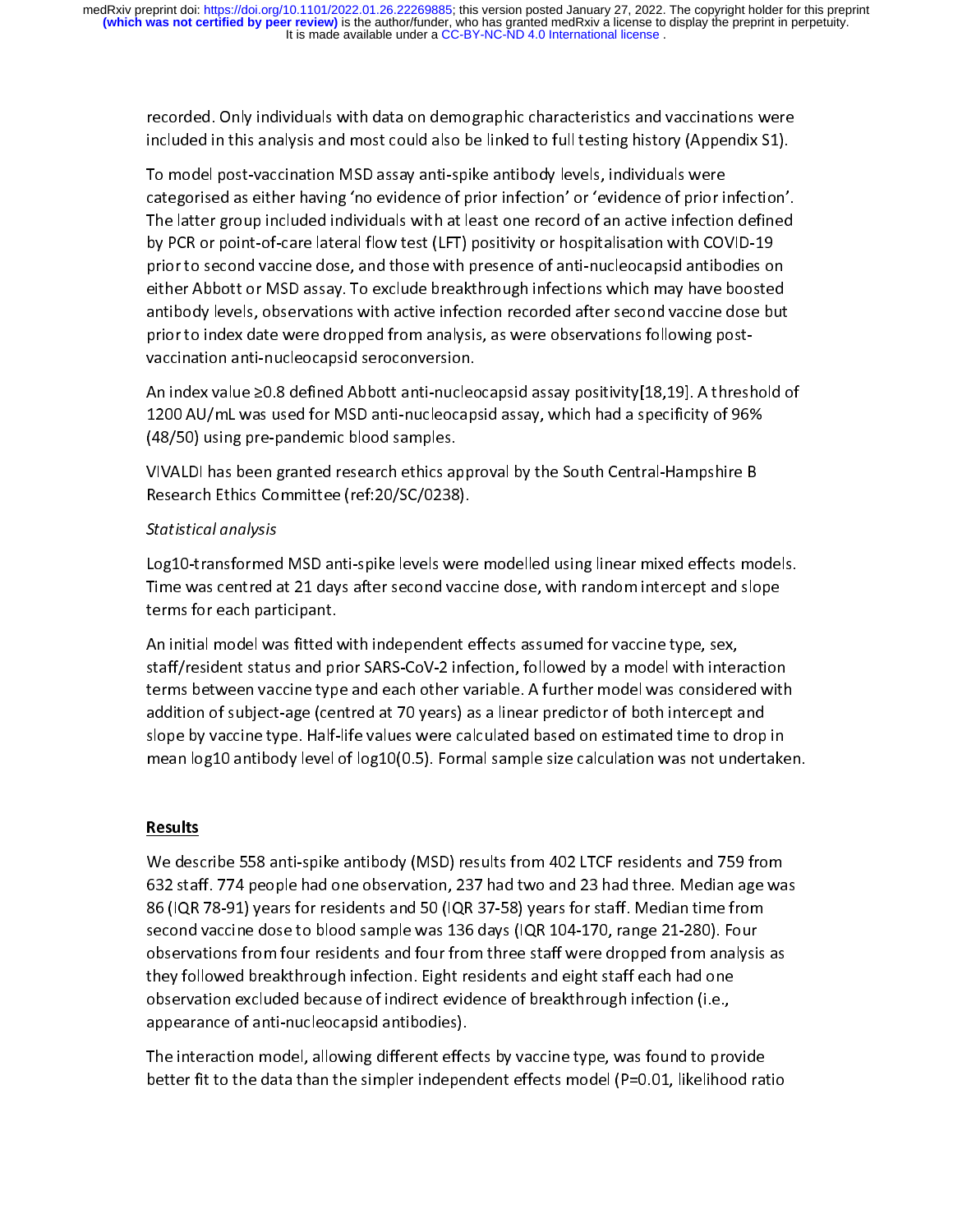antibody levels and slope (P=0.03, LRT).<br>Peak antibody titres were greater in Pfizer-B recipients than in Oxford-AZ recipients (×7.9,<br>95%Cl 3.6-17.0; P<0.01), although we also observed a steeper annual decline in this gro Peak antibody titres were greater in Pfiz<br>95%Cl 3.6-17.0;  $P<0.01$ ), although we als<br>(×0.08 at 12 months vs equivalent declin<br>Prior infection with SARS-CoV-2 was assed<br>decline for both Pfizer-B (peak ×2.8, 1.9-<br> $P<0.01$ ) 95%Cl 3.6-17.0; P<0.01), although we also observed a steeper annual decline in this group<br>(×0.08 at 12 months vs equivalent decline from peak, 0.01-0.72; P=0.02) (Table 1, Figure 1)<br>Prior infection with SARS-CoV-2 was asso (×0.08 at 12 months vs equivalent decline from peak, 0.01-0.72;  $P=0.02$ ) (Table 1, Figure 1).<br>Prior infection with SARS-CoV-2 was associated with higher peak antibody levels and slower<br>decline for both Pfizer-B (peak ×2. (×0.08 at 12 months vs equivalent decline from peak, 0.01-0.72, 7 –0.02) (Table 1, Figure 1).<br>Prior infection with SARS-CoV-2 was associated with higher peak antibody levels and slower<br>decline for both Pfizer-B (peak ×2.8, decline for both Pfizer-B (peak ×2.8, 1.9-4.1; P<0.01) and Oxford-AZ (×4.8, 95%Cl 3.2-7.1;<br>P<0.01) recipients. Male sex was associated with slightly higher peak in antibody levels for<br>both vaccines (not statistically signi decline for both Pizer-B (peak ×2.8, 1.3-4.1; P <0.01) and Oxford-AZ (×4.8, 3336CF3.2-7.1;<br>P<0.01) recipients. Male sex was associated with slightly higher peak in antibody levels fo<br>both vaccines (not statistically signif Protocy recipients. Male sex was associated with slightly higher peak in antibody levels for<br>both vaccines (not statistically significant) but steeper decline, particularly for Oxford-AZ<br>recipients. LTCF resident vs staff both vaccines (not statistically significant vaccines) parametery parametery per decline.<br>
recipients. LTCF resident vs staff status was not associated with any statistically significant<br>
difference in peak antibody level

recipients. LTCF resident vs starf status was not associated with any statistically significant<br>difference in peak antibody level or slope of decline. However, increasing age was<br>associated with lower antibody peak for Oxf difference in the range of antibody peak for Oxford-AZ recipients.<br>
"Half-life" estimates of antibody decline were in the range 60-120 days for most sul<br>
with values >6 months in female Oxford-AZ recipients with prior infe The "Half-life" estimates of antibody decline were in the range 60-1<br>The with values >6 months in female Oxford-AZ recipients with pric<br>We (Table S2).<br>We present post-vaccination serological data from a large cohe

#### **Discussion**

With values >6 months in female Oxford-AZ recipients with prior infection, but 95% CIs were<br>Wide (Table S2).<br>Discussion<br>We present post-vaccination serological data from a large cohort of frail LTCF residents in<br>England, a wide (Table S2).<br>
Discussion<br>
We present post-vaccination serological data from a large cohort of frail LTCF residents in<br>
England, a group in whom published data are scarce. Our findings are broadly consistent<br>
with longi wide (Table S2).<br>
Discussion<br>
We present post-vaccination serological data from a large cohort of frail LTCF residents in<br>
England, a group in whom published data are scarce. Our findings are broadly consistent<br>
with longi England, a group in whom published data are scarce. Our findings are broadly consistent<br>with longitudinal studies conducted in the general population and healthcare<br>workers[11,13] which is reassuring given the vulnerabilit with longitudinal studies conducted in the general population and healthcare<br>workers[11,13] which is reassuring given the vulnerability of LTCF residents to SARS-CoV-<br>infection.<br>Consistent with previous studies, we find hi

workers[11,13] which is reassuring given the vulnerability of LTCF residents to<br>infection.<br>Consistent with previous studies, we find higher peak antibody titres following<br>with Pfizer compared to Oxford-AZ[12,13]. Wei et al Consistent with previous studies, we find higher peak antibody titres following vaccination<br>with Pfizer compared to Oxford-AZ[12,13]. Wei et al reported on anti-spike antibody waning<br>in ~100,000 Oxford-AZ and ~55,000 Pfiz Consistent<br>with Pfize<br>in ~100,00<br>Coronaviri<br>were high<br>antibody l with Pfizer compared to Oxford-AZ[12,13]. Wei et al reported on anti-spike antibody wanin<br>in ~100,000 Oxford-AZ and ~55,000 Pfizer-B vaccine recipients, sampled through the<br>Coronavirus Infection Survey (CIS)[13,20]. For Ox in ~100,000 Oxford-AZ and ~55,000 Pfizer-B vaccine recipients, sampled through the<br>Coronavirus Infection Survey (CIS)[13,20]. For Oxford-AZ they found peak antibody levels<br>were higher in those with prior infection, and sli Intertional Intertional Coronavirus (CIS) [13,20]. For Oxford-AZ they found peak antibody left were higher in those with prior infection, and slightly lower in males and younger age antibody levels were greater in Pfizer-B Coronavirus Infection Coronavirus Infection, and slightly lower in males and younger ages. Peartibody levels were greater in Pfizer-B recipients compared with Oxford-AZ but were low<br>at older ages and for males[13].<br>The col

were mgate in those wineptot interesting and slightly lower in that to any one get us and infided provided and<br>antibody levels were greater in Pfizer-B recipients compared with Oxford-AZ but were lower<br>at older ages and fo at older ages and for males[13].<br>The collection of samples up to 9 months after vaccination allowed us to assess the rate of<br>spike-specific antibody decline from peak value. The mean half-life of antibody decline was<br>repor The collection of samples up to Spike-specific antibody decline freported as 85 days (95%Cl 84-8<br>to 131 days in those with prior ir<br>B of 101 days (100-102) which w<br>Our data also revealed mean hal spike-specific antibody decline from peak value. The mean half-life of antibody decline was<br>reported as 85 days (95%Cl 84-86) after Oxford-AZ in the CIS study, and this was increased<br>to 131 days in those with prior infecti reported as 85 days (95%CI 84-86) after Oxford-AZ in the CIS study, and this was increased<br>to 131 days in those with prior infection. They found comparable mean half-life after Pfizer-<br>B of 101 days (100-102) which was ext reported as 85 of 101 days in those with prior infection. They found comparable mean half-life after Pfizer<br>B of 101 days (100-102) which was extended to 188 days in those with prior infection[13].<br>Our data also revealed m B our data also revealed mean half-life in the range 60-120 days but did not uncover<br>significant variation in the rate of antibody decline between LTCF staff and residents.<br>Analysis of >8500 community-dwelling infection-na Significant variation in the rate of antibody decline between LTCF staff and resident<br>Analysis of >8500 community-dwelling infection-naïve adults also found no differen<br>rates of waning in donors aged ≥65 years although pea

Our study is consistent in finding higher peak levels and longer half-life associated with prior  $\,$ Analysis of >8500 community-dwelling infection-naïve adults also found no difference<br>rates of waning in donors aged ≥65 years although peak titres declined with age[12].<br>Our study is consistent in finding higher peak leve Analysis of waning in donors aged 265 years although peak titres declined with age[12].<br>
Our study is consistent in finding higher peak levels and longer half-life associated with p<br>
infection for both vaccine types, and h our study is consistent in finding higher peak levels and longer half-life associated wit<br>infection for both vaccine types, and higher peak levels following Pfizer vaccination. Cour results are encouraging and add to a bod Infection for both vaccine types, and higher peak levels following Pfizer vaccination. Overall,<br>our results are encouraging and add to a body of evidence suggesting strong humoral and<br>cellular responses to vaccination amon our results are encouraging and add to a body of evidence suggesting strong humoral and<br>cellular responses to vaccination amongst LTCF residents[9,10].<br> $\frac{1}{2}$  $\sum_{n=0}^{\infty}$  cellular responses to vaccination amongst LTCF residents [9,10]. cellular responses to vaccination amongst LTCF residents.<br>The vaccination amongst LTCF residents and the vaccination amongst LTCF residents and the vaccination amongst<br>The vaccination amongst LTCF residents and the vaccina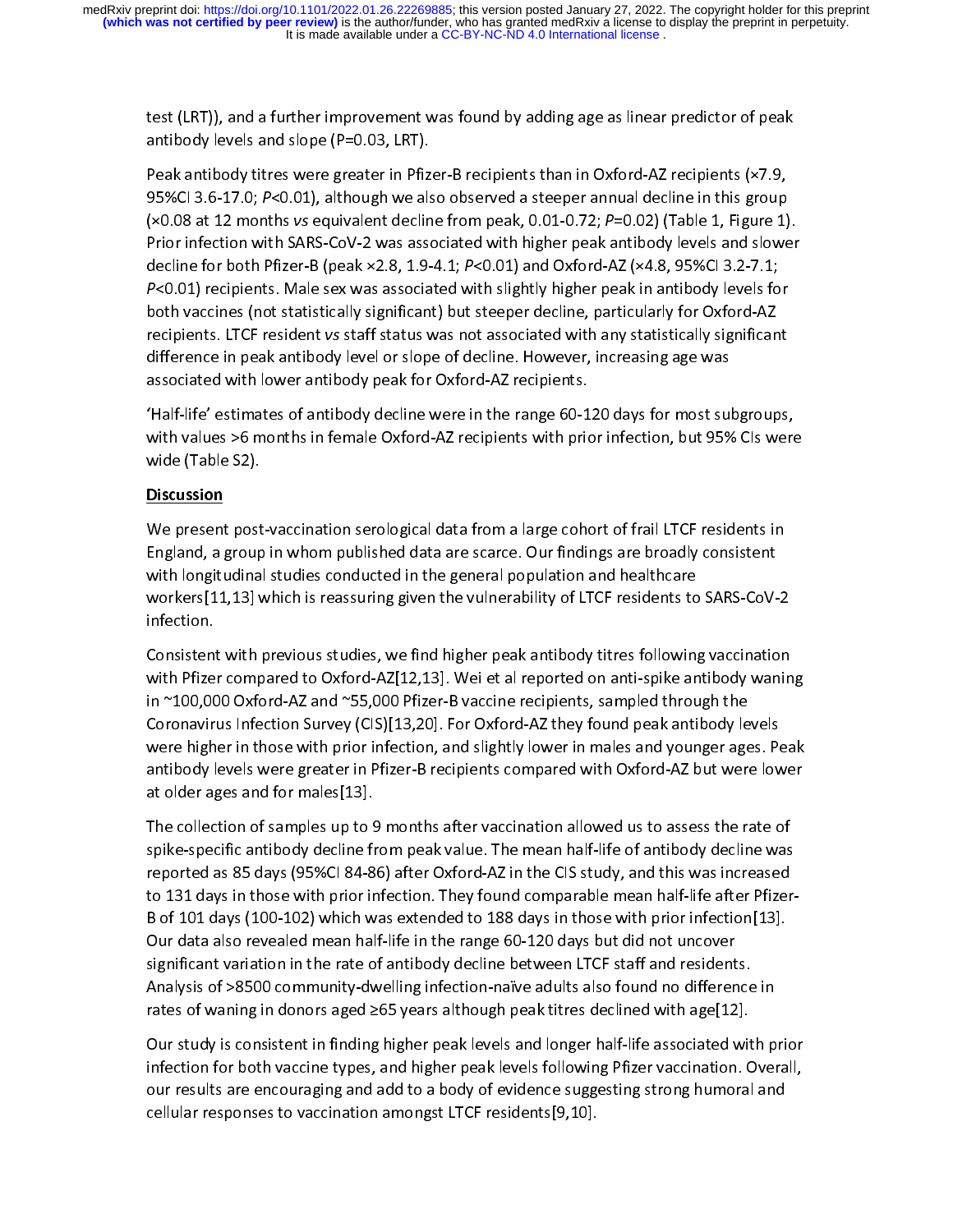Our study is limited by a modest sample size, so there is uncertainty regarding the presence and magnitude of observed effects. It is also possible that some individuals labelled as<br>infection-naïve may have waned below the positivity threshold following infection early in<br>the pandemic[21]. To account for this, we infection-name and prother may perform, present to entity, increasing interesting the pandemic[21]. To account for this, we used a lower Abbott positivity threshold and included MSD results in defining "prior-exposure", bu the pandemic pandemic of this, we have a located positive procedure included MSD results in defining "prior-exposure", but we cannot determine the chronoof infection in anti-nucleocapsid antibody positive participants. Fin influential matrix in the compact of infection in anti-nucleocapsid antibody positive participants. Finally, we have only described humoral responses to vaccination; analyses of vaccine-induced cellular immune responses in

described humoral responses to vaccination; analyses of vaccine-induced cellular imm<br>responses in LTCF staff and residents are underway by our group and others.<br>Insights into the magnitude and duration of vaccine-induced i responses in LTCF staff and residents are underway by our group and others.<br>Insights into the magnitude and duration of vaccine-induced immune responses are crucia<br>to inform the timing of booster vaccination, particularly responsing in the magnitude and duration of vaccine-induced immune respons<br>to inform the timing of booster vaccination, particularly with the emergence of<br>variants such as Omicron. Our findings reveal that current COVID-19 Insight and the magnitude and anti-time matter interaction the emergence of novel<br>Inform the timing of booster vaccination, particularly with the emergence of novel<br>Variants such as Omicron. Our findings reveal that curren variants such as Omicron. Our findings reveal that current COVID-19 vaccines retain high<br>immunogenicity in the LTCF setting but factors such as peak antibody response and rate of<br>antibody waning, which will be used to guid immunogenicity in the LTCF setting but factors such as peak antibody response and rate o<br>antibody waning, which will be used to guide the need for future vaccinations, are strongl<br>influenced by vaccine regimen and prior in antibody waning, which will be used to guide the need for future vaccinations, are strongly influenced by vaccine regimen and prior infection status. Ongoing assessment of humoral<br>immunity will be important in order to guide introduction of optimal booster regimens that<br>maintain immunity over the longer term.<br>Ref immunity will be important in order to guide introduction of optimal booster regimens that<br>maintain immunity over the longer term.<br>References<br>1. ECDC. Surveillance data from public online national reports on COVID-19 in lo

## References

maintain immunity over the longer term.<br> **References**<br>
1. ECDC. Surveillance data from public online national reports on COVID-19 in long-term<br>
care facilities. 2021. maintain in the location<br> **Materian in the location in the longer of the longer term.**<br>
The low-longer term is the location<br>
The location in the location in the location of the location<br>
The location is the location of the

 Care facilities. 2021.<br>2. GOV.UK. Vaccine update: issue 315, December 2020, COVID-19 special edition - GOV.U<br>3. Andrews N, Tessier E, Stowe J *et al.* Vaccine effectiveness and duration of protection of<br>Comirnaty, Vaxzevri 2. GOV.UK. Vaccine 1<br>3. Andrews N, Tessie<br>Comirnaty, Vaxzevria<br>2021:2021.09.15.21:<br>4. Thomas SJ, Moreii<br>19 Vaccine through (

3. Andrews N, Tessier E, Stowe J *et al.* Vaccine effectiveness and duration of protection of<br>Comirnaty, Vaxzevria and Spikevax against mild and severe COVID-19 in the UK. *medRxiv*<br>2021:2021.09.15.21263583.<br>4. Thomas SJ, 3. Andrews N, Tessier E, Stowe Jet al. Vacchie enectiveness and duration of protection of<br>Comirnaty, Vaxzevria and Spikevax against mild and severe COVID-19 in the UK. *medRxiv*<br>2021:2021.09.15.21263583.<br>4. Thomas SJ, More Commaty, vaxzevria and Spikevax against mild and severe COVID-19 in the OK: *Medikali*<br>2021:2021.09.15.21263583.<br>4. Thomas SJ, Moreira ED, Kitchin N *et al.* Safety and Efficacy of the BNT162b2 mRNA Cov<br>19 Vaccine through 4. Thomas SJ, Moreira ED, Kit<br>19 Vaccine through 6 Month<br>5. Gordon AL, Franklin M, Bra<br>cohort study. Age and ageing<br>6. Castro-Herrera VM, Lown<br>Care Home Residence and Bi<br>Residents in the United Kingo 4. Thomas 33, Morena ED, Kitchin Net al. Safety and Efficacy of the BNT162b2 minix Covid-<br>19 Vaccine through 6 Months. New England Journal of Medicine 2021;385:1761–73.<br>5. Gordon AL, Franklin M, Bradshaw L et al. Health st

19 Vaccine through 6 Months. Wew England Journal by Medicine 2021,383:1701–73.<br>5. Gordon AL, Franklin M, Bradshaw L et al. Health status of UK care home residents:<br>cohort study. Age and ageing 2014;43:97–103.<br>6. Castro-Her 5. Gordon AL, Franklin M, Bradshaw Let di. Health status of OK care home residents. a<br>cohort study. Age and ageing 2014;43:97–103.<br>6. Castro-Herrera VM, Lown M, Fisk HL *et al.* Relationships Between Age, Frailty, Length<br>C conort study. Age and ageing 2014;43:97–103.<br>6. Castro-Herrera VM, Lown M, Fisk HL *et al.* Re<br>Care Home Residence and Biomarkers of Immu<br>Residents in the United Kingdom. *Frontiers in A*!<br>7. Feng S, Phillips DJ, White T

6. Castro-Herrera VM, Lown M, Fisk HL et al. Relationships Between Age, Francy, Length of<br>Care Home Residence and Biomarkers of Immunity and Inflammation in Older Care Home<br>Residents in the United Kingdom. *Frontiers in Ag* Residents in the United Kingdom. *Frontiers in Aging* 2021;**0**:2.<br>7. Feng S, Phillips DJ, White T *et al.* Correlates of protection against symptomatic and<br>asymptomatic SARS-CoV-2 infection. *Nature Medicine 2021 27:11* 20 Residents in the Officer Kingdom. Frontiers in Aging 2021,0:2.<br>7. Feng S, Phillips DJ, White T *et al.* Correlates of protection ag<br>asymptomatic SARS-CoV-2 infection. *Nature Medicine 2021 27*<br>8. Parry H, Bruton R, Tut G

7. Feng S, Frimps DJ, Wille Tet al. Correlates of protection against symptomatic and<br>asymptomatic SARS-CoV-2 infection. *Nature Medicine 2021 27:11* 2021;27:2032–40.<br>8. Parry H, Bruton R, Tut G *et al.* Immunogenicity of s asymptomatic SARS-CoV-2 infection. *Nuture Medicine* 2021 27:11 2021,27:2032–40.<br>8. Parry H, Bruton R, Tut G *et al.* Immunogenicity of single vaccination with BNT162b2<br>ChAdOx1 nCoV-19 at 5–6 weeks post vaccine in particip 8. Parry H, Bruton R, Tat G et al. Immanogenerty of single vaccination with BNT162b2 or<br>ChAdOx1 nCoV-19 at 5–6 weeks post vaccine in participants aged 80 years or older: an<br>exploratory analysis. The Lancet Healthy Longevit

exploratory analysis. *The Lancet Healthy Longevity* 2021;2:e554–60.<br>9. Tut G, Lancaster T, Butler MS *et al.* Reduced Antibody and Cellular Immune Response<br>Following Dual COVID-19 Vaccination Within Infection-Naïve Reside exploratory analysis. The Lancet Treatiny Longevity 2021, 2:e554–60.<br>9. Tut G, Lancaster T, Butler MS *et al.* Reduced Antibody and Cellular<br>Following Dual COVID-19 Vaccination Within Infection-Naïve Resider<br>Facilities. SS 9. Tut G, Lancaster T, Butler MS et al. Reduced Antibody and Cellular Immune Responses<br>Following Dual COVID-19 Vaccination Within Infection-Naïve Residents of Long-Term Care<br>Facilities. SSRN Electronic Journal 2021, DOI: 1 Facilities. *SSRN Electronic Journal* 2021, DOI: 10.2139/SSRN.3979590.<br>10. Tut G, Lancaster T, Krutikov M *et al.* Profile of humoral and cellular immune responses<br>single doses of BNT162b2 or ChAdOx1 nCoV-19 vaccines in re Facilities. SSRN Electronic Journal 2021, DOI: 10.2139/SSRN.3979990.<br>10. Tut G, Lancaster T, Krutikov M *et al.* Profile of humoral and cellula<br>single doses of BNT162b2 or ChAdOx1 nCoV-19 vaccines in residents a<br>residentia 10. Tut G, Lancaster T, Krutikov Wret al. Trolle of humoral and cellular immune responses to<br>single doses of BNT162b2 or ChAdOx1 nCoV-19 vaccines in residents and staff within<br>residential care homes (VIVALDI): an observati single doses of BNT162b2 or ChAdOx1 nCoV-19 vaccines in residents and staff within<br>residential care homes (VIVALDI): an observational study. *The Lancet Healthy Longevity*<br>2021;**2**:e544–53. residential care homes (VIVALDI): an observational study. *The Lancet Healthy Longevity*<br>2021;2:e544–53. 2021;2:e544–53.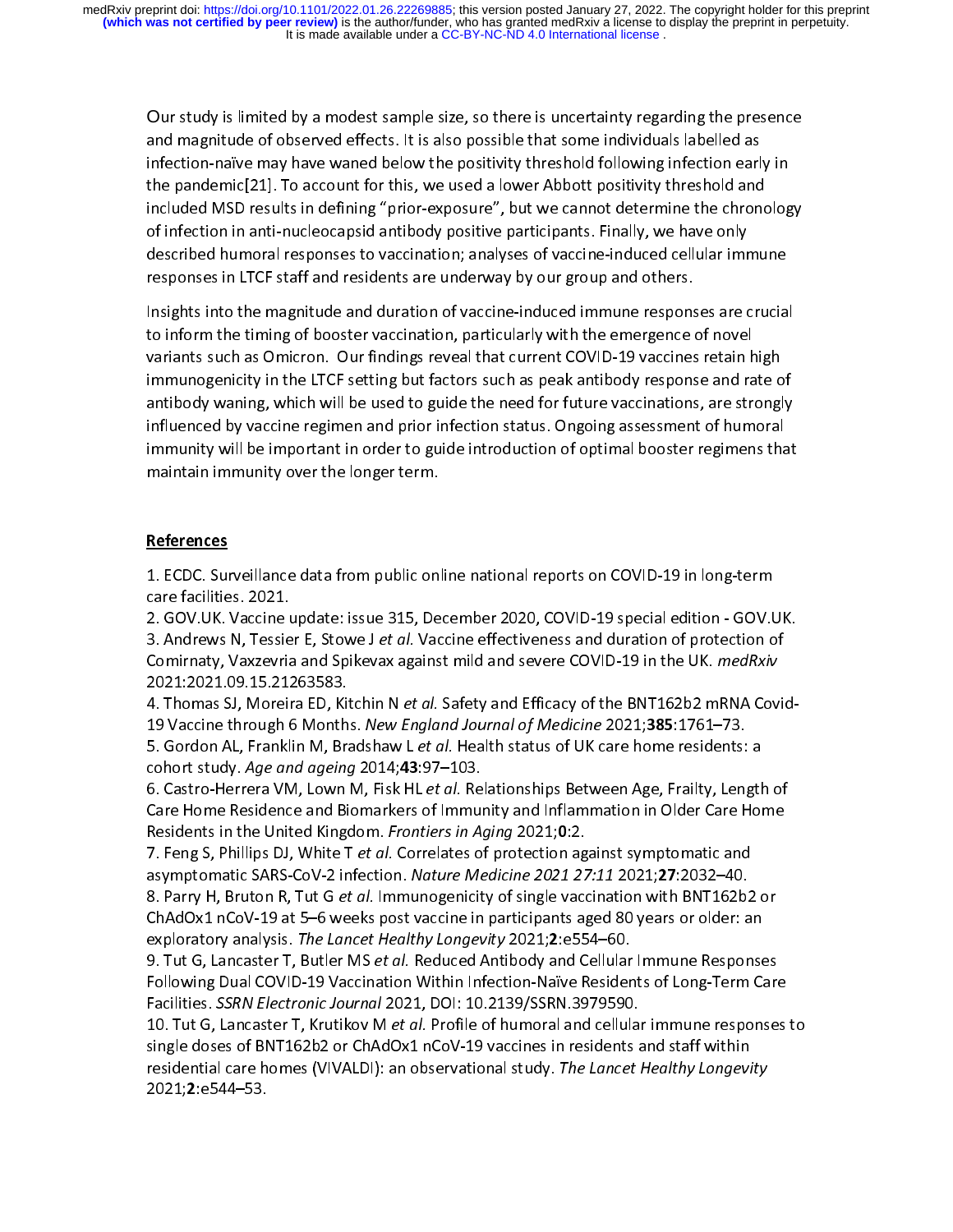11. Levin Ed, Lustig 1, Cohen C et al. Wannig immune Humoral Response to BNT162b2<br>Covid-19 Vaccine over 6 Months. New England Journal of Medicine 2021;385:e84.<br>12. Aldridge RW, Yavlinsky A, Nguyen V et al. Waning of SARS-C Covid-19 vaccine over 6 Months. New England Journal by Medicine 2021;383:e84.<br>12. Aldridge RW, Yavlinsky A, Nguyen V *et al.* Waning of SARS-CoV-2 antibodies tar<br>Spike protein in individuals post second dose of ChAdOx1 and 12. Aldridge RW, Yavinisky A, Nguyen V et al. Wannig of SARS-CoV-2 antibodies targeting the<br>Spike protein in individuals post second dose of ChAdOx1 and BNT162b2 COVID-19 vaccines<br>and risk of breakthrough infections: analy

France is and risk of breakthrough infections: analysis of the Virus Watch community cohort. *medRxiv*<br>2021:2021.11.05.21265968.<br>13. Wei J, Pouwels KB, Stoesser N *et al.* SARS-CoV-2 anti-spike IgG antibody responses after

and risk of breakthrough infections: analysis of the Virus Watch community conort. *Ineurall*<br>2021:2021.11.05.21265968.<br>13. Wei J, Pouwels KB, Stoesser N *et al.* SARS-CoV-2 anti-spike IgG antibody responses after<br>second d 2021:2021.11.05.21265968.<br>
13. Wei J, Pouwels KB, Stoesser N *et al.* SARS-CoV-2 anti-spike IgG antibody responses after<br>
second dose of ChAdOx1 or BNT162b2 and correlates of protection in the UK general<br>
population. *medR* 13. Wei J, Pouwels Kb, Stoesser Net al. SARS-CoV-2 and Spin Piper IgG antibody responses after<br>second dose of ChAdOx1 or BNT162b2 and correlates of protection in the UK general<br>population. *medRxiv* 2021:2021.09.13.2126348 population. *medRxiv* 2021:2021.09.13.21263487.<br>14. Krutikov M, Palmer T, Donaldson A *et al.* Study Protocol: Understanding SARS-Cov<br>infection, immunity and its duration in care home residents and staff in England (VIVA<br>W population. *medixiv* 2021.2021.09.13.21203487.<br>14. Krutikov M, Palmer T, Donaldson A *et al.* Study<br>infection, immunity and its duration in care home<br>*Wellcome Open Research* 2020;5:232.<br>15. GOV.UK. Coronavirus (COVID-19) 14. Krutikov M, Palmer P, Donaldson A et al. Study Protocol: Onderstanding SARS-Cov-2<br>infection, immunity and its duration in care home residents and staff in England (VIVALD<br>Wellcome Open Research 2020;5:232.<br>15. GOV.UK.

Wellcome Open Research 2020;5:232.<br>15. GOV.UK. Coronavirus (COVID-19) testing in adult care homes. 2021.<br>16. Houlihan CF, Beale R. The complexities of SARS-CoV-2 serology. *The Lancet Infectious*<br>*Diseases* 2020;**20**:1350– 15. GOV.UK. Coronavirus (COVID-19) testing in adult care homes. 2021.<br>16. Houlihan CF, Beale R. The complexities of SARS-CoV-2 serology. *The Lancet Infectious*<br>*Diseases* 2020;**20**:1350–1.<br>17. Eyre DW, Lumley SF, Wei J*et* 16. Houlihan CF, Beale R. The complexities of SARS-CoV-2 serology. *The<br>Diseases* 2020;**20**:1350–1.<br>17. Eyre DW, Lumley SF, Wei J *et al.* Quantitative SARS-CoV-2 anti-spike<br>BioNTech and Oxford–AstraZeneca vaccines by prev

16. Houlihan Cr., Beale R. The complexities of SARS-CoV-2 serology. The Lancet Infectious<br>Diseases 2020;20:1350–1.<br>17. Eyre DW, Lumley SF, Wei J et al. Quantitative SARS-CoV-2 anti-spike responses to Pfizi<br>BioNTech and Oxf Diseases 2020,20.1330–1.<br>17. Eyre DW, Lumley SF, W<br>BioNTech and Oxford–Astr<br>Microbiology and Infection<br>18. Bryan A, Pepper G, We<br>SARS-CoV-2 IgG Assay and<br>2020;58, DOI: 10.1128/JCN<br>19. Ainsworth M, Andersso 17. Lyre Dw, Lamey 31, wei 3et al. Quantitative SARS-CoV-2 anti-spike responses to Ther<br>BioNTech and Oxford-AstraZeneca vaccines by previous infection status. *Clinical*<br>Microbiology and Infection 2021;27:1516.e7-1516.e14.

BioNTech and Oxford–AstraZeneca vacemes by previous infection status. Clinical<br>Microbiology and Infection 2021;27:1516.e7-1516.e14.<br>18. Bryan A, Pepper G, Wener M *et al.* Performance Characteristics of the Abbott<br>SARS-CoV Microbiology and Mijection 2021,27:1516.e7-1516.e14.<br>18. Bryan A, Pepper G, Wener M *et al.* Performance Cha<br>SARS-CoV-2 IgG Assay and Seroprevalence in Boise, Idal<br>2020;**58**, DOI: 10.1128/JCM.00941-20.<br>19. Ainsworth M, And 18. Bryan A, Pepper G, Wener M et al. Performance characteristics of the Abbott Architect<br>SARS-CoV-2 IgG Assay and Seroprevalence in Boise, Idaho. Journal of clinical microbiology<br>2020;**58**, DOI: 10.1128/JCM.00941-20.<br>19. SARS-COV-2 IgO Assay and Seroprevalence in Boise, Idaho. Journal by Chincal interbibiology<br>2020;**58**, DOI: 10.1128/JCM.00941-20.<br>19. Ainsworth M, Andersson M, Auckland K *et al.* Performance characteristics of five<br>immunoa

2020;**58**, DOI: 10.1128/JCM.00941-20.<br>19. Ainsworth M, Andersson M, Auckland K *et al.* Performance characteristics of five<br>immunoassays for SARS-CoV-2: a head-to-head benchmark comparison. *The Lancet<br>Infectious Diseases* 19. Ainsworth M, Andersson M, Adckland K et al. Performance characteristics of the<br>immunoassays for SARS-CoV-2: a head-to-head benchmark comparison. The Lancet<br>Infectious Diseases 2020;20:1390–400.<br>20. ONS. Coronavirus (CO Infectious Diseases 2020;20:1390–400.<br>20. ONS. Coronavirus (COVID-19) Infection Survey, UK Statistical bulletins.<br>21. Krutikov M, Palmer T, Tut G *et al.* Prevalence and duration of detectable SARS-Conucleocapsid antibodie mjectious Diseases 2020,20:1390–400.<br>20. ONS. Coronavirus (COVID-19) Infect<br>21. Krutikov M, Palmer T, Tut G *et al.* Pr<br>nucleocapsid antibodies in staff and res<br>of the pandemic (VIVALDI study): prosp<br>Longevity 2021;0:2021. 21. Krutikov M, Palmer T, Tut G *et al.* Prevalence and duration of detectabl<br>nucleocapsid antibodies in staff and residents of long-term care facilities of<br>of the pandemic (VIVALDI study): prospective cohort study in Engl 21. Krutikov M, Palmer T, Tut G et al. Prevalence and duration of detectable SARS-Cov-2<br>nucleocapsid antibodies in staff and residents of long-term care facilities over the first ye<br>of the pandemic (VIVALDI study): prospec nucleocapsident (VIVALDI study): prospective cohort study in England. The Lancet Healthy<br>Longevity 2021;0:2021.<br>Longevity 2021;0:2021. of the pandemic (VIVALDI study). prospective cohort study in England. The Lancet Healthy<br>Longevity 2021;0:2021. Longevity 2021;0:2021.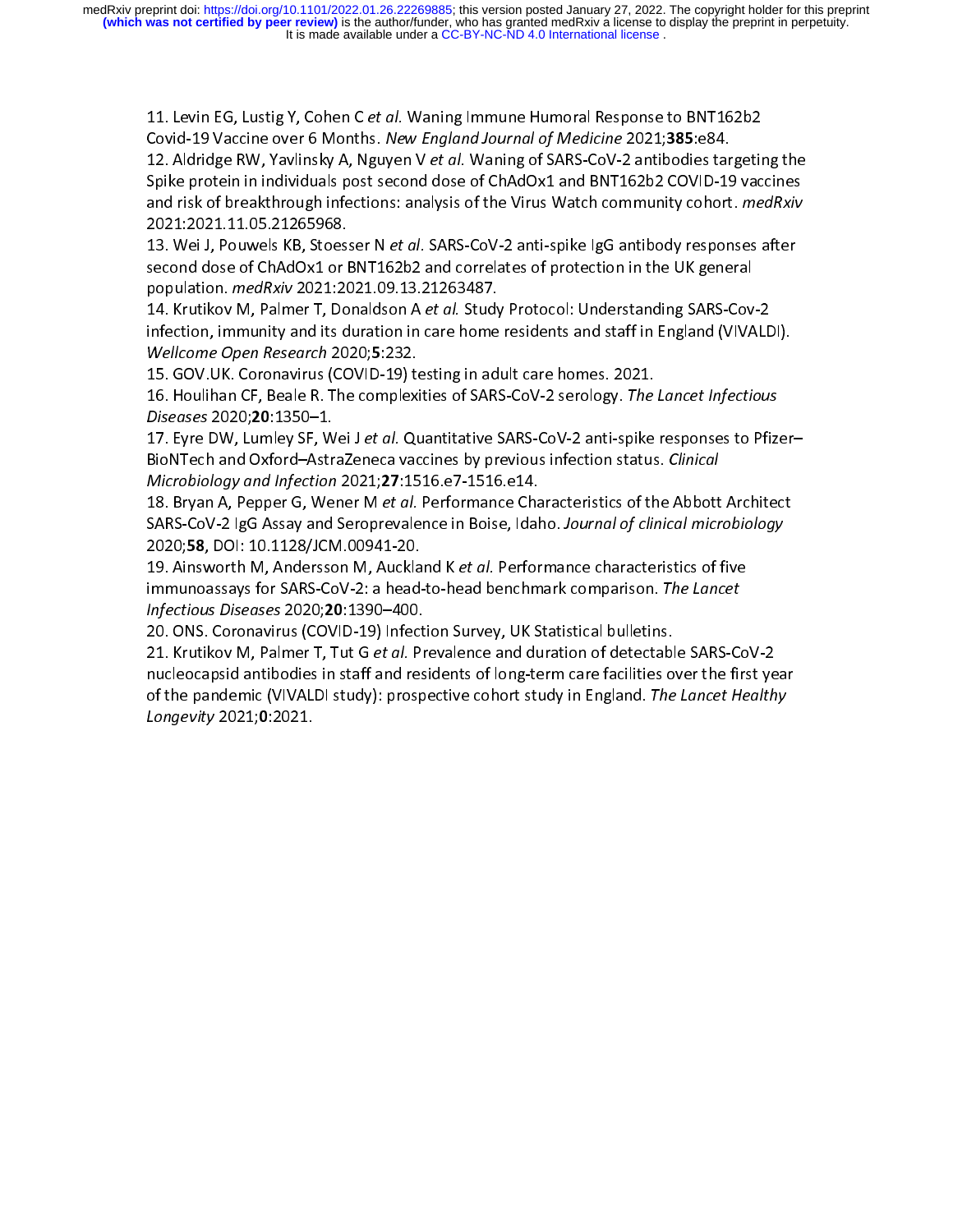It is made available under a [CC-BY-NC-ND 4.0 International license](http://creativecommons.org/licenses/by-nc-nd/4.0/) . medRxiv preprint doi: [https://doi.org/10.1101/2022.01.26.22269885;](https://doi.org/10.1101/2022.01.26.22269885) this version posted January 27, 2022. The copyright holder for this preprint<br>(which was not certified by peer review) is the author/funder, who has granted

| Table 1 Regression coefficients from final statistical model for anti-spike antibody levels |  |
|---------------------------------------------------------------------------------------------|--|
| from 21 days following second vaccine dose, fitted to log10-transformed data                |  |

| <b>ADIC 1</b> INCRESSION COCHICICITIS TIONIT HIM SCANSCICAL HIOACT TOT AND SPINC ANDIDOUY ICVCIS<br>from 21 days following second vaccine dose, fitted to log10-transformed data |                                     |                                         |                                         |  |
|----------------------------------------------------------------------------------------------------------------------------------------------------------------------------------|-------------------------------------|-----------------------------------------|-----------------------------------------|--|
|                                                                                                                                                                                  | <i>n, n</i> (%*) or<br>median (IQR) | Intercept <sup>+</sup> (95% $Q$ ); P    | Slope (95% CI); P [annual<br>change]    |  |
| Reference coefficients‡                                                                                                                                                          |                                     | 4.12 (3.86 to 4.38)                     | $-0.67$ ( $-1.48$ to $0.14$ )           |  |
| Oxford-AZ recipients                                                                                                                                                             | 493                                 | Difference in intercept<br>(95%CI)#; P  | Difference in slope<br>(95%CI)**; P     |  |
| Prior infection (yes vs<br>no)                                                                                                                                                   | 246 (49.9)                          | $0.68$ (0.5 to 0.85);<br>< 0.01         | $0.50$ (-0.01 to 1.01);<br>0.06         |  |
| LTCF resident (vs staff)                                                                                                                                                         | 251 (50.9)                          | $0.22$ (-0.14 to 0.59);<br>0.23         | $-0.45$ ( $-1.58$ to $0.67$ );<br>0.43  |  |
| Male (vs female)                                                                                                                                                                 | 105(21.3)                           | $0.17$ (-0.05 to 0.39);<br>0.13         | $-0.69$ ( $-1.32$ to $-0.05$ );<br>0.03 |  |
| Age (per 10y greater<br>than 70)                                                                                                                                                 | 67 (48-87)                          | $-0.10$ ( $-0.18$ to $-0.02$ );<br>0.01 | $0.16$ (-0.09 to 0.42);<br>0.20         |  |
| Pfizer-B. recipients                                                                                                                                                             | 534                                 | Difference in intercept<br>(95%CI)#; P  | Difference in slope<br>(95%CI)**; P     |  |
| Difference vs Oxford-<br><b>AZ¶</b>                                                                                                                                              |                                     | $0.90$ (0.56 to 1.23);<br>< 0.01        | $-1.09$ ( $-2.04$ to $-0.14$ );<br>0.02 |  |
| Prior infection (yes vs<br>no)                                                                                                                                                   | 306 (57.3)                          | 0.44 (0.27 to 0.61);<br>< 0.01          | 0.43 (0.01 to 0.85);<br>0.04            |  |
| LTCF resident (vs staff)                                                                                                                                                         | 147(27.5)                           | $-0.05$ (-0.36 to 0.26);<br>0.74        | 0.06 (-0.7 to 0.82);<br>0.87            |  |
| Male (vs female)                                                                                                                                                                 | 94 (17.6)                           | $0.11$ ( $-0.1$ to $0.31$ );<br>0.31    | $-0.23$ ( $-0.72$ to $0.26$ );<br>0.36  |  |
| Age (per 10y greater<br>than 70)                                                                                                                                                 | 56 (44 - 71)                        | $-0.01$ ( $-0.08$ to $0.06$ );<br>0.76  | $-0.06$ ( $-0.23$ to $0.11$ );<br>0.49  |  |
| LTCF, long-term care facility.                                                                                                                                                   |                                     |                                         |                                         |  |
| *% calculated using number with same vaccine type as denominator.                                                                                                                |                                     |                                         |                                         |  |
| tRepresenting average peak value at 21 days after second vaccine dose.                                                                                                           |                                     |                                         |                                         |  |
|                                                                                                                                                                                  |                                     |                                         |                                         |  |

LTCF, long-term care facility.<br>\*% calculated using number<br>TRepresenting average peak

\*% calculated using number with same vaccine type as denominator. †Representing average peak value at 21 days after second vaccine dose.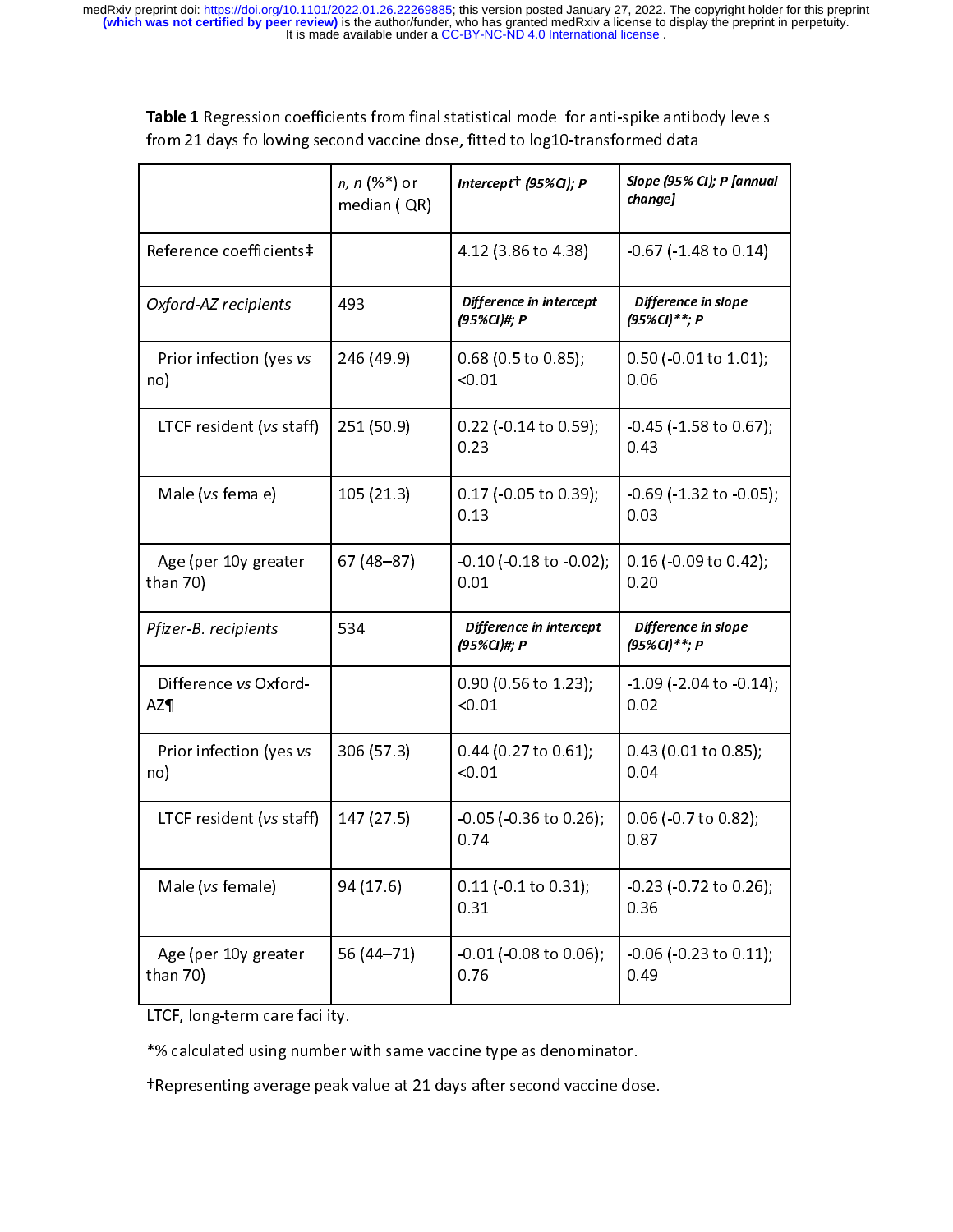It is made available under a [CC-BY-NC-ND 4.0 International license](http://creativecommons.org/licenses/by-nc-nd/4.0/) . medRxiv preprint doi: [https://doi.org/10.1101/2022.01.26.22269885;](https://doi.org/10.1101/2022.01.26.22269885) this version posted January 27, 2022. The copyright holder for this preprint<br>(which was not certified by peer review) is the author/funder, who has granted

infection. ¶Taken alone, represents the difference for female staff member at 70 year<br>age without prior infection.<br>#10^x gives multiplicative difference in intercept associated with each factor.<br>\*\*10^x gives multiplicativ

age without prior infection.<br>#10^x gives multiplicative difference in intercept associated with each factor.<br>\*\*10^x gives multiplicative difference in value at 12 months from peak level. age without the financies of the financies of the state of the state of the state of the state of the state of the state of the state of the state of the state of the state of the state of the state of the state of the sta \*\*10^x gives multiplicative difference in value at 12 months from peak level.  $\frac{1}{2}$  gives multiplies multiplies multiplicative difference in value at 12  $\pm$